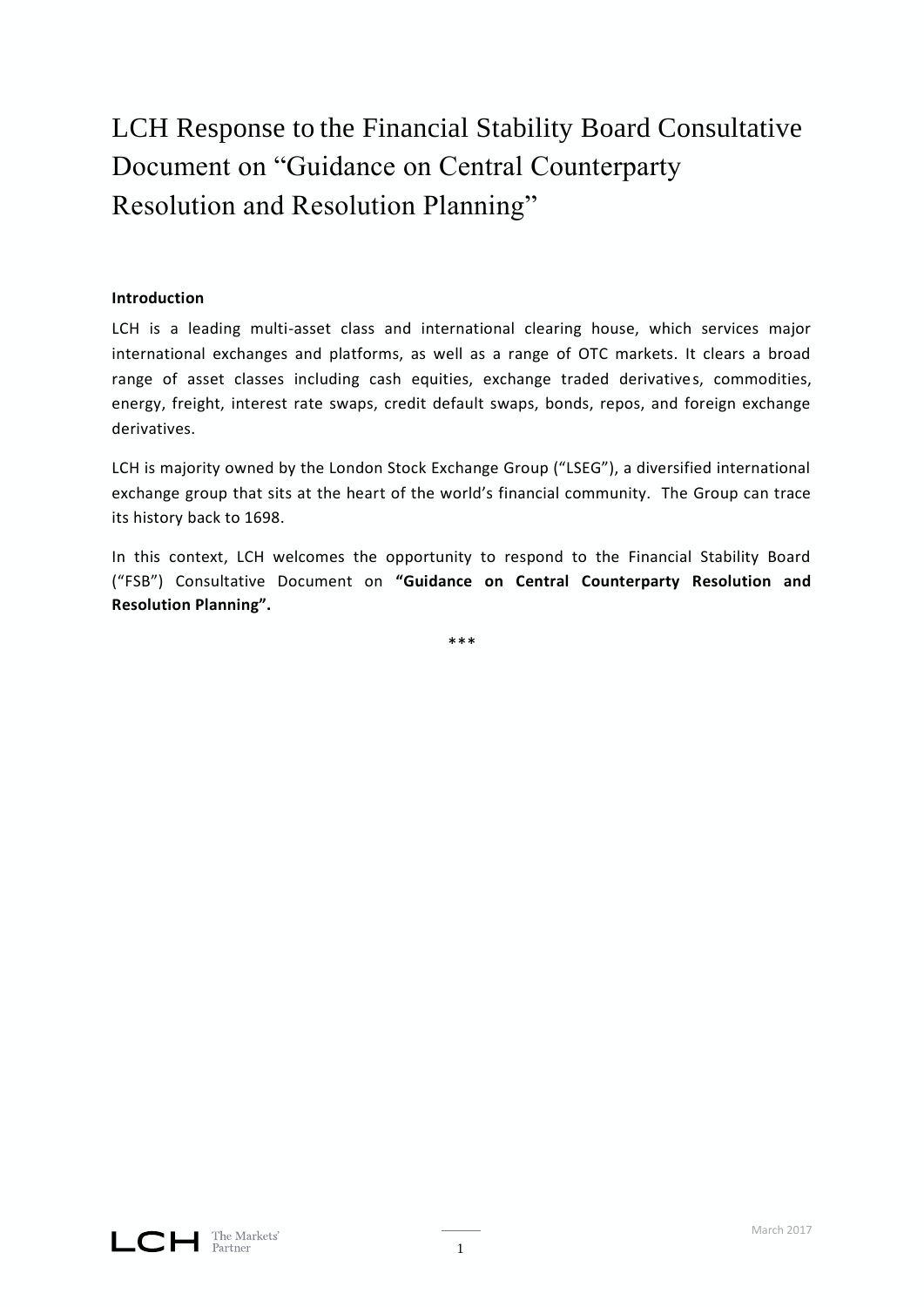## **Part A. General Remarks**

While defining the recovery and resolution framework for CCPs, two key objectives should be pursued: (i) preserve the incentives for clearing members to maintain high CCP resilience standards and to actively participate in recovery and (ii) ensure that the recovery and resolution processes are transparent and predictable on order to maximise the chance of success. To this end, LCH would like to make the following recommendations:

**1. Clear trigger point:** The decision to place a CCP into resolution should only be made after the default management tools and all recovery options have been ruled out and the CCP is unable to meet (or unlikely to meet) its core obligations (e.g. breaching capital requirements). The trigger point should be defined in a way that preserves the right incentives - i.e. clearing members have a direct interest in supporting high CCP resilience standards and in actively participating in the recovery plan of the CCP - and that allow for a transparent and predictable process.

**2. Resolution tools:** We consider that the resolution authority should primarily use the existing powers described in the CCP's rules and arrangements. However, we believe that it should apply these tools with more flexibility in order or magnitude than the CCP would. This flexibility within a pre-defined toolkit would be the main difference between the CCP applying its rulebook and the authority taking a different decision in light of specific market conditions. In our view, this approach improves the likelihood of a successful resolution as it strikes the right balance between efficiency and the understandable need for transparency and predictability from market participants. It enables the resolution authority to respond adequately to the unique conditions of a CCP resolution, while providing the market with the appropriate level of certainty and predictability through the *exante* definition of the resolution tools.

**3. No-Creditor-Worse-Off ("NCWO"):** Participants have contractually committed to certain losses through the CCP's rules and arrangements. They should not be able to claim any compensation when their losses are below or in line with their pre-defined aggregated liabilities. It is therefore important that the counterfactual assumes, at a minimum, the full application to the CCP's rules and arrangements including resolution tools comprised in these rules. This ensures legal certainty for the resolution authorities, as well as transparency and predictability for clearing members. Likewise, we support the need to make clear and transparent which resolution powers are included in the counterfactual. In addition, LCH considers that there would be merit in capturing the value of financial stability or of continuity of critical services in the counterfactual, as participants would clearly benefit from it.

**4. Adverse impact of equity compensation on incentives:** Compensating clearing members with the CCP's equity, or even its parent's equity, could disincentivise genuine participation in the recovery actions of the CCP, therefore, undermine the possible success of the recovery. In addition, clearing members might not be established in the jurisdiction of the CCP and its parent company. Such mechanism could therefore result in transferring the ownership of a CCP in a different jurisdiction which could create issues of sovereignty. These issues would be emphasized in the case of the compensation with the CCP parent's equity as in such case the transfer could cover other pieces of market infrastructures that are part of the Group such as CSDs and Trading venues and therefore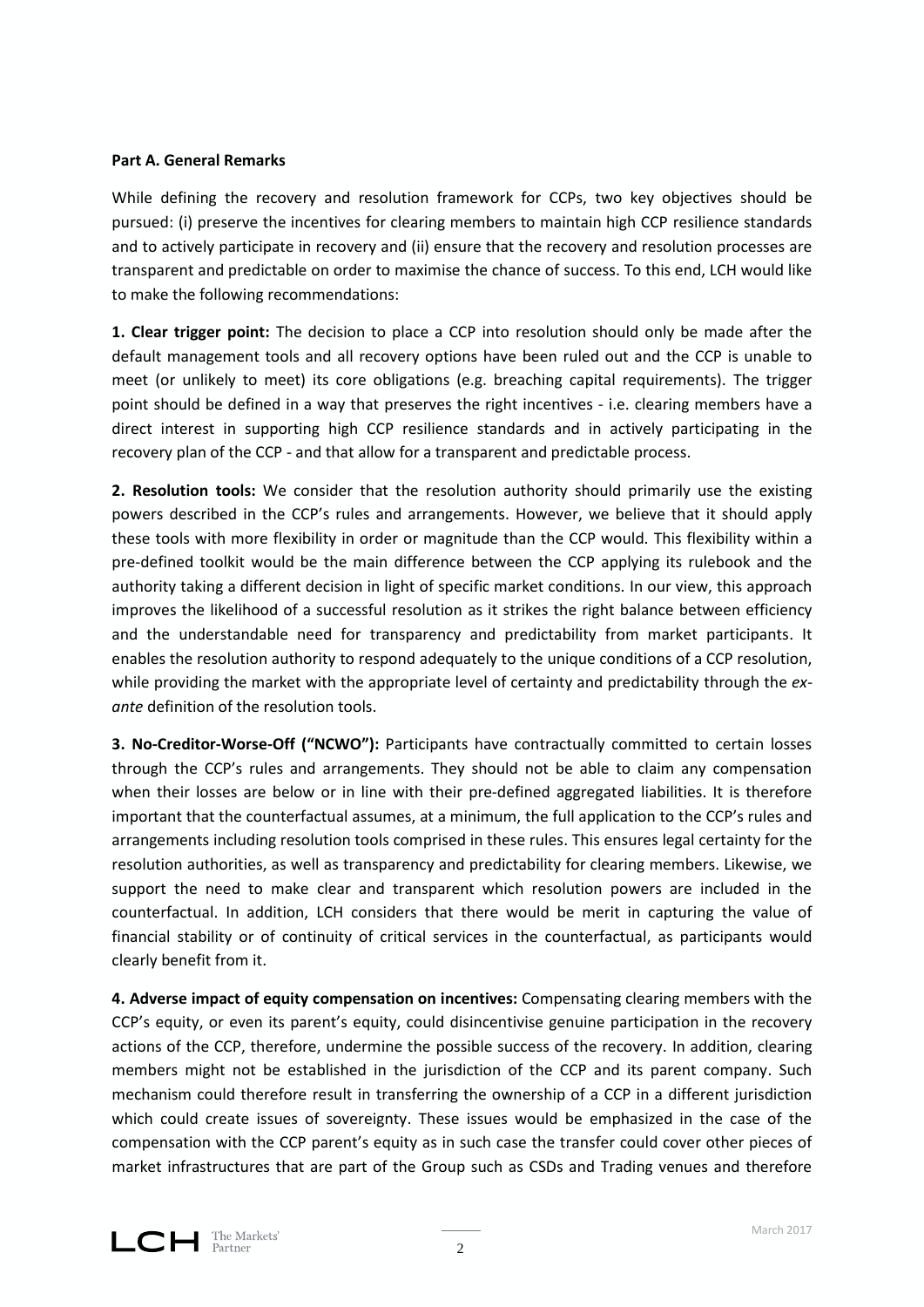lead to the transfer of a complete set of infrastrutures' ownership to third country actors. Any compensation mechanism should first preserve the right incentives pre-resolution, then support continuity and the preservation of the CCP's independence post-resolution. Because of its effects prior, during and after resolution (cf. point 2.5), LCH considers that equity compensation runs contrary to those objectives.

**5. Default v. non-default losses**. CCP resolution plan should clearly differentiate defaults and nondefault losses as well as the different types of non-default losses. Indeed, resultant actions needed to address default losses and non-default losses are likely to be very different, with specific powers and resources available. When defining the CCP resolution framework, default losses and nondefault losses should be approached separately, in order to appropriately reflect the respective responsibility structure in the loss allocation mechanisms (e.g. there is an argument to allocate some of the investment losses to the CCP's membership when the clearing members have co-defined and signed off on the investment policy). For reference, LCH published in August 2016 a whitepaper on CCP [Recovery and Resolution,](http://www.lch.com/documents/731485/762444/-and-resolution-a-framework-for-ccps.pdf/) which goes through the various default and non-default scenarios.

**6. International Framework:** LCH fully supports the continued efforts of CPMI IOSCO, the FSB and policy makers around the world to create a regulatory framework that will further enhance the resiliency of CCPs. The international nature of this framework is crucial, as coordination between the resolution authorities will play a key role in avoiding contagion across jurisdictions. In addition, sufficient granularity at the international level will mitigate the risk of deviation among the jurisdictions, the potential regulatory arbitrage and unlevel playing field that these deviations may cause.

\*\*\*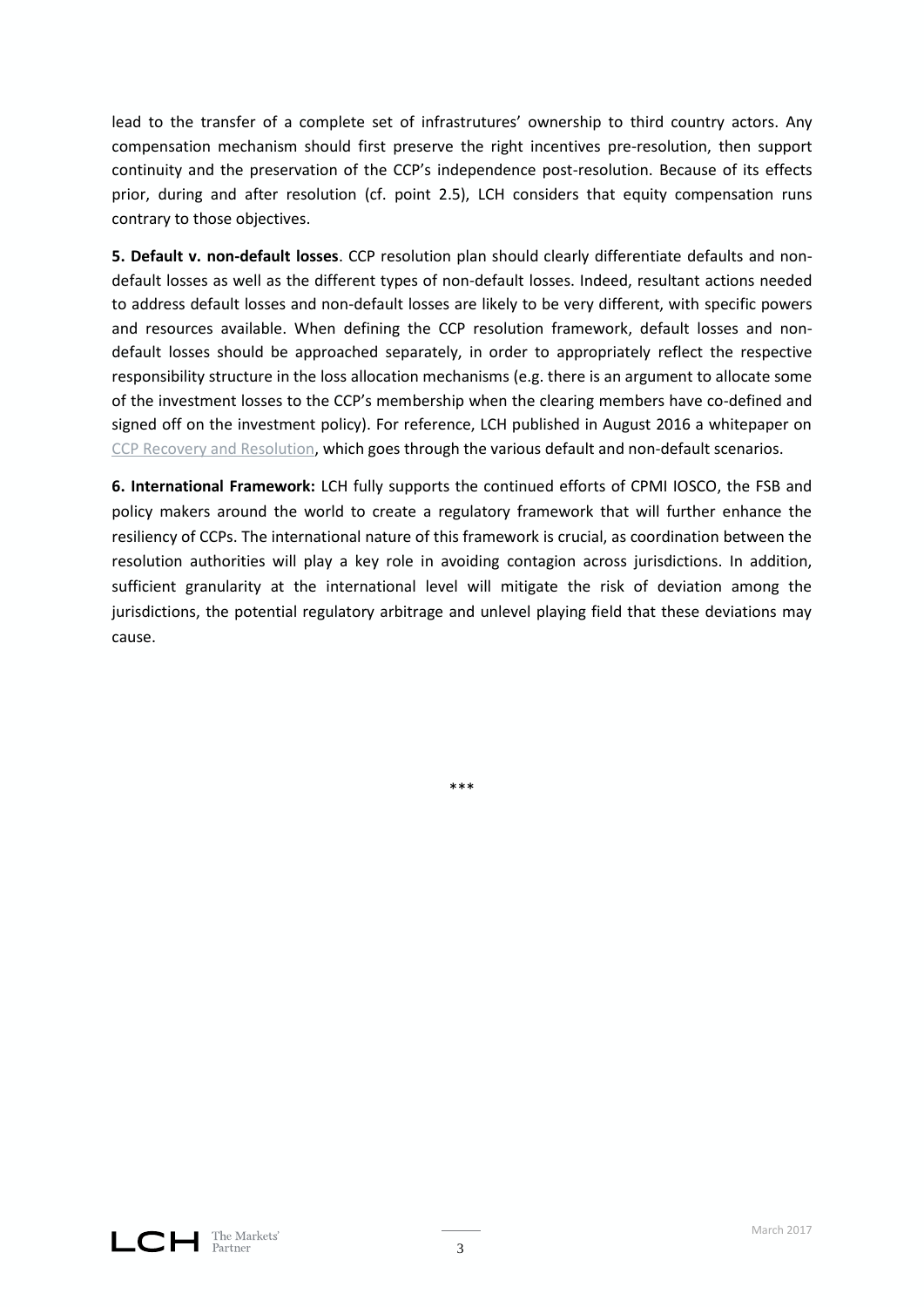## **Part B. Detailed comments**

# **Section 1. Objectives of CCP resolution and resolution planning**

## *General comments*

We agree that the objectives of the CCP resolution should be to ensure the continuity of the CCP critical functions while maintaining market and public confidence and financial stability.

- 1. We fully support that these objectives can be achieved by (i) restoring the ability of the CCP to perform its critical functions but also, in the case where the CCP has not lost such ability, by (ii) maintaining the ability of the CCP to perform its critical functions. The guidance seems to limit the objectives to two options:
- In the case where the CCP has lost the ability to perform critical functions, the objective is to restore its ability to perform critical functions,
- In the case where the CCP has not lost the ability to perform critical functions, the guidance implies they have to be ensured by another entity or arrangement.

We would therefore suggest including as an objective in Point 1.1 (i) 'maintaining or restoring the ability of the CCP to perform critical functions'.

2. One of the main objectives of resolution is to avoid exposing taxpayers to losses. This can only be achieved if the right incentives are put in place. When drawing up the resolution plan, resolution authorities should look to maintain, support, and even reinforce the incentive structure for CCPs owners and operators, clearing members and other market participants to resolve the CCP and protect public funds. In addition, CCP resolution plan should minimise reliance on public financial support. We would suggest reflecting this in paragraph 1.2.

An effective resolution regime should avoid any unnecessary destruction of the value of the CCP. This is particularly important in the case of critical clearing services. Their continuity is of great value to the CCP's participants (both individually and mutually), but also more broadly to the wider financial system, not only as a matter of overall systemic impact. Indeed if the CCP or the a particular service ceased to exist, participants would incur costs due to the loss of positions (including replacement costs if trades are replaced), the impact on their capital requirements, the loss of revenue from client clearing business and overall, the impact of the lack of access to the corresponding products going forward. The CCP resolution plan should clearly aim at avoiding any **unnecessary** destruction of the 'greater' value. Therefore we would add this as a resolution objective in the Guidance.

Finally, to ensure consistency throughout the guidance we would suggest referring to CCP's rules and arrangements in point iii.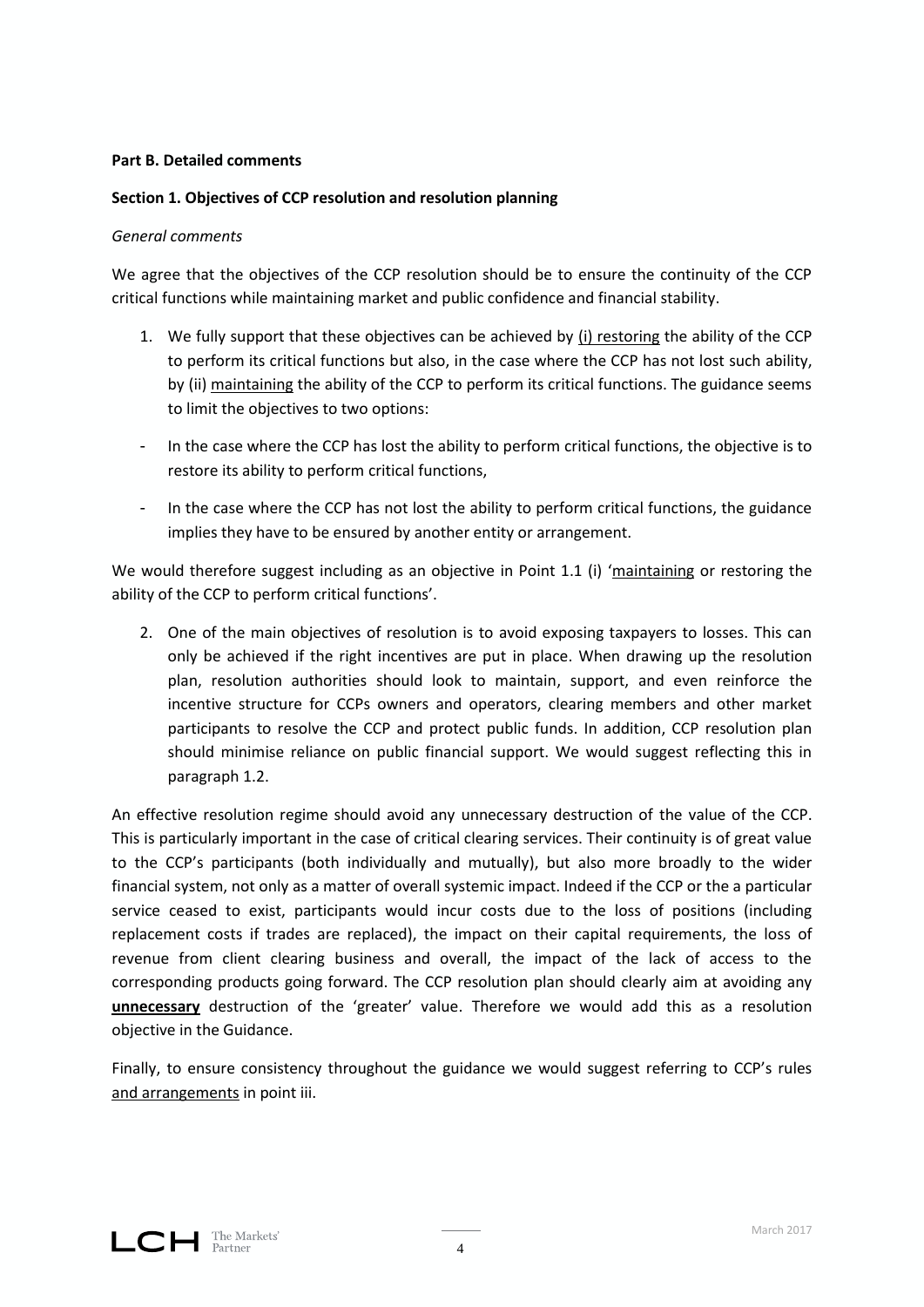# **Section 2. Resolution authority and resolution powers**

## *General comments*

LCH supports the need for resolution authorities to have sufficient powers and tools to address the unique event of a CCP entering into resolution.

Firstly, LCH recommends that the resolution authorities refrain from intervening until all recovery options have been deployed; or the CCP has failed to duly implement the recovery measures. Indeed, allowing CCPs to develop the full set of tools before the authority formally intervenes encourages the right incentives for clearing members, i.e. supporting high standards when it comes to CCP resilience and exhaustive recovery tools for the CCP to react to major stress. This would reinforce the responsibility of both the clearing members and the CCP in preventing the entry into resolution. Therefore, the possibility of applying the full recovery plan must be the preferred scenario and the rule; otherwise the recovery plan would only be a formal plan that would be overridden in case of stress. We suggest introducing strong and fully applicable recovery plans as a robust alternative to entry into the phase where the authority formally intervenes, i.e. in resolution.

Secondly, LCH would not recommend the exclusive use of certain tools by the resolution authority and considers it preferable that all tools that could potentially be used by the resolution authority are the ones already included in the CCP rules and arrangements, including recovery tools available to the CCP. Resolution powers should be primarily based on the CCP's rules and arrangements, including recovery tools available to the CCP. Recovery/resolution tools can have very different effects depending on the degree to which they are used. CCPs should be able to access to the most extensive list of tools available to the resolution authority, provided that the resolution authority is able to use it to a much higher degree. Resolution authorities should be able to use the same tools in resolution but in different orders and with a more important magnitude if needed. This difference in the order and magnitude of the use of the tools would distinguish what the CCP can impose itself to the clearing members and what authorities could impose with a more constraining or even punitive aspect.

In this sense we support leaving CCPs as many tools as possible and not imposing a strict line between recovery and resolution tools, but rather a differentiation in the sequence and degree to which they can be used. In particular, we support the need to ensure that resolution authorities have the ability to allocate all losses and positions in the case of default losses and, in the case of default-losses, maintain or restore critical services and replenish CCP resources.

# *Enforcing contractual obligations (2.1 – 2.2)*

To the extent possible, LCH does not recommend that the resolution authority place the CCP in resolution before the default management tools and recovery options are exhausted. However, we agree that the resolution authority could intervene before this point in the cases where it considers that (i) it should intervene for specific macro-stability concerns and (ii) the application of the recovery plan would not be appropriate or sufficient to respond to these specific macro-stability concerns. In such case, LCH fully agrees that the resolution authority should have the powers to use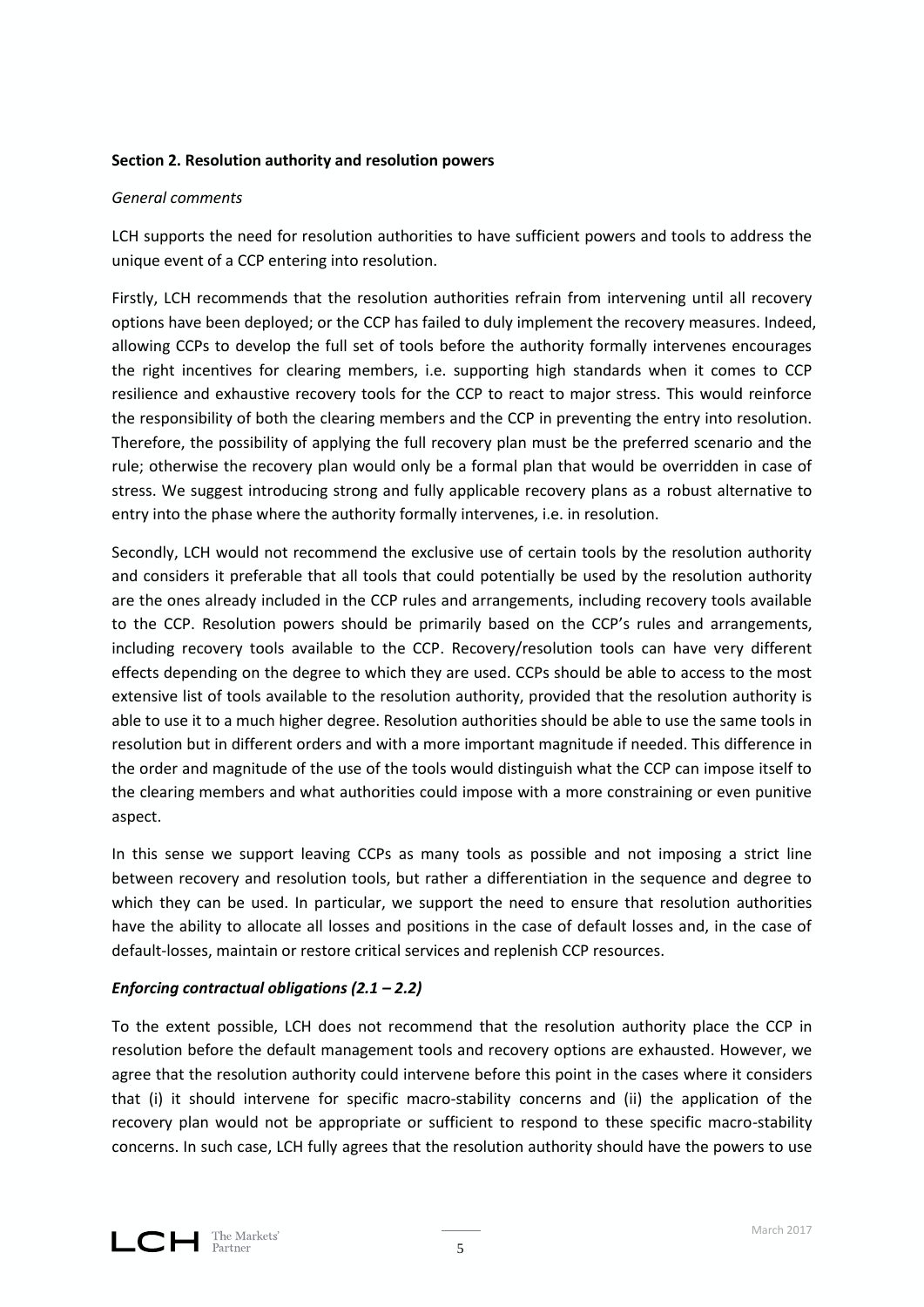tools that differ, in particular in their order and magnitude, from the ones the CCPs could have used in its recovery plan.

In our view, it is crucial to ensure that the recovery arrangements are enforced in full to maintain the right incentives. We would therefore suggest reinforcing the wording of paragraph 2.2, and replacing the reference to a presumption for a more prescriptive one. Indeed, we tend to consider that the resolution authority **should** continue to enforce the steps and processes under the CCP's rules and arrangements where it intervenes (with the differences in order and magnitude highlighted earlier in Section 2), **unless** it determines that these measures would have significant adverse effects on financial stability.

We agree with the fact that, as a matter of principle, the CCP's rules and arrangements should be exhausted before any direct intervention by the resolution authority. This is even reinforced in the case where resolution tools (which should include tools also available to the CCP) are included in the CCP's rules and arrangements as suggested in paragraphs 2.14, 5.1 and 10.2.

A strong principle stating that the resolution authority would follow, with the previously mentioned nuances in order and magnitude, CCP's rules and arrangements including recovery plan and the resolution powers reserved to resolution authority, would allow predictability of the resolution for the different stakeholders, in particular CCP's participants and therefore improve the likelihood of a successful resolution.

We welcome the statement that if the resolution authorities differ from the CCP's recovery plan, it should not do so in a manner that would discriminate based on nationality. We would suggest, based on Key Attribute 7.4 that such discrimination should not be based either on location of the claim or jurisdiction where it is payable.

# *Powers to return to a matched book (2.3)*

In the context of a clearing member default, one of the primary objectives should indeed be to restore the CCP to a matched book. We agree that in the first instance, and to the extent possible, this should be done by using the actions that are already contractually agreed in the CCP rules and arrangements, such as Assessments, VMGH, (partial) Contracts Tear-Ups, or otherwise terminating contracts.

Portability arrangements can be set-up to ensure that clients are protected from the insolvency of the clearing member they use to clear their products. Such protection should be maintained, including in case of a recovery/resolution due to the said clearing member's default. In such a case, and in order to ensure the legal certainty and efficiency of portability arrangements, we would suggest specifying that the when the resolution authority tears-up contracts of a defaulting clearing member, this should not include clients contracts already transferred to a non-defaulting clearing member according to a portability arrangement as referred to in Principle 14 of the PFMIs. This should not mean that these contracts are ring-fenced from subsequent recovery/resolution measure applied on the receiving clearing member. This would ensure a swift transfer of clients' assets in accordance with pre-established arrangements.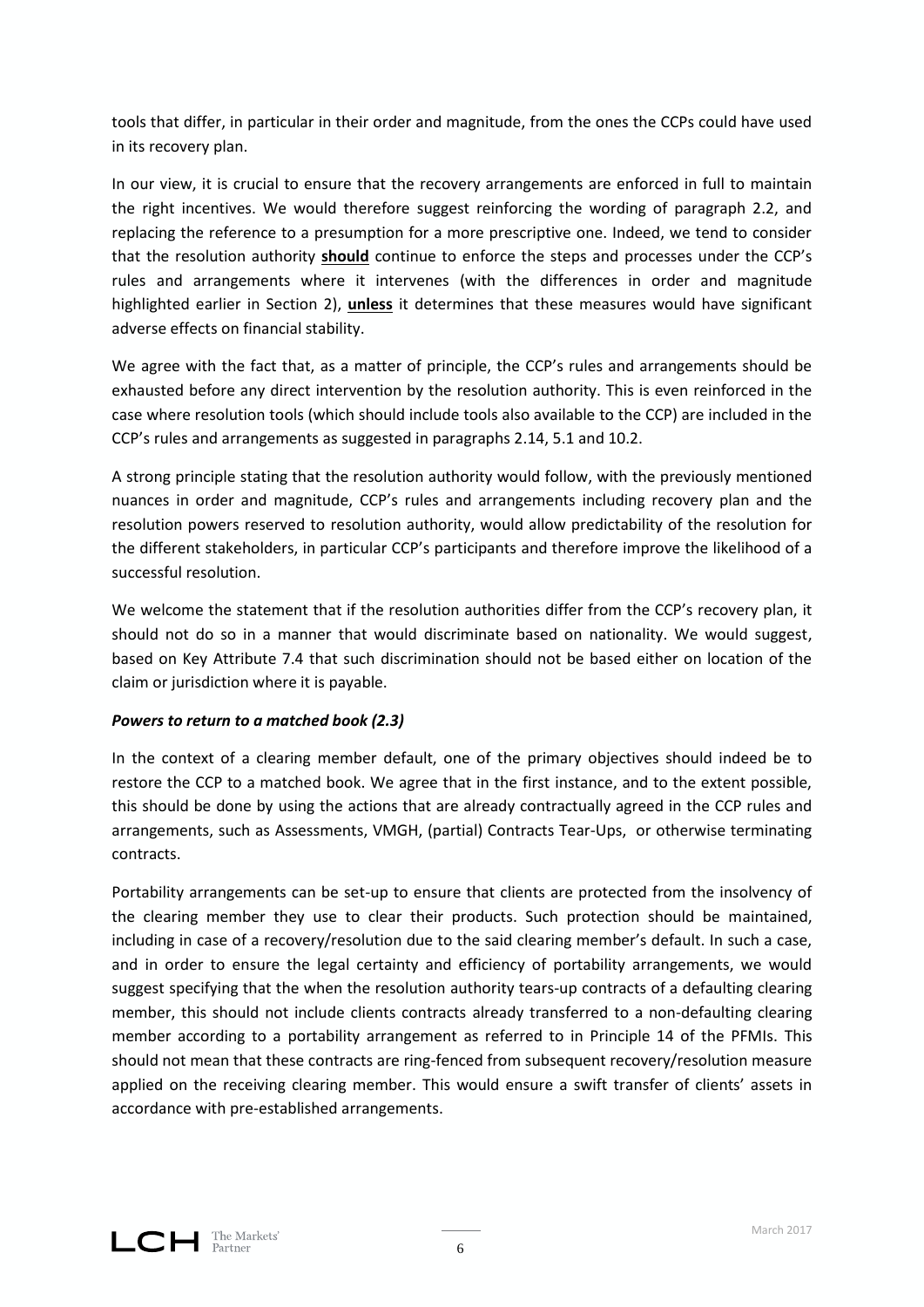# *Partial and full tear up (2.4 – 2.6)*

LCH very much supports a clear distinction between partial and full tear up which have very different objectives as reflected in paragraphs 2.4 to 2.6. Indeed, as specified in paragraph 2.5, partial tear-up should be used to return the CCP to a matched book. We understand that paragraphs 2.4 and 2.5 are limited to partial tear-up and would therefore suggest specifying throughout these paragraphs that we refer to **partial** tear-up, for clarity.

We support that these tools should also form part of the CCP recovery toolkit, and that the price of tear up should be based on the CCP's rules and arrangements. Ensuring that the CCP has these tools allows preserving the incentives and safeguards put in place in setting up the CCP resilience tools. We share the view that full tear up should be used as a last resort tool, and should be part of the scenario against which the decision to put the CCP in resolution, to ensure continuity, should be made.

# *Powers to address outstanding default losses and replenish financial resources in a memberdefault loss scenario (2.8 – 2.12)*

We agree that the resolution authority should be able to use any outstanding CCP recovery arrangement. We support the use of resolution authority statutory cash calls and Variation Margin Gains Haircutting ('VMGH') and we welcome the recommendation to include these powers in the CCP's rules. This would provide more transparency and predictability for clearing participants.

However, we do not support the use of initial margin haircutting, as non-defaulting members' initial margin is already being used as collateral against the CCP's potential future exposures to those members. Depleting this resource would lead to members being under-margined and trigger immediate margin calls to cover potential future market moves. In addition, in cases where non-cash margin is bankruptcy remote, it would change the cash/non-cash mix of margins posted by members, as cash can be at risk during a stress event. This could in turn have a profound impact on members' behaviour and the liquidity profile of the CCP. Members would be incentivised to post as little cash as possible during a stress event if they felt that cash posted as initial margin would be vulnerable to being confiscated in resolution. Liquidity would then be non-existent at the very time it is most needed. It would also disincentives the posting of excess margin to the CCP, potentially decreasing the efficiency of clearing in non-crisis periods.

# *Powers for non-default losses (2.13 – 2.14)*

LCH agrees that for non-default losses, CCP shareholders should bear a responsibility. For instance, it is difficult to argue that clearing members should bear losses related to operational risk (e.g. defective processes, human error, fraud...) in the CCP, as this is linked to the idiosyncratic processes and procedures put in place by CCP management. Any such non-default losses are expected to hit the CCP capital directly.

However, it should be clear that different types of non-default losses should be approached differently when defining the resolution powers, and that the associated loss allocation mechanisms should reflect the respective responsibility structure. In the cases where the CCP has agreed upfront a strict investment policy with its members for how to carry out the required investments (which dictates counterparty credit quality, collateral acceptability criteria, limits etc...), there is a strong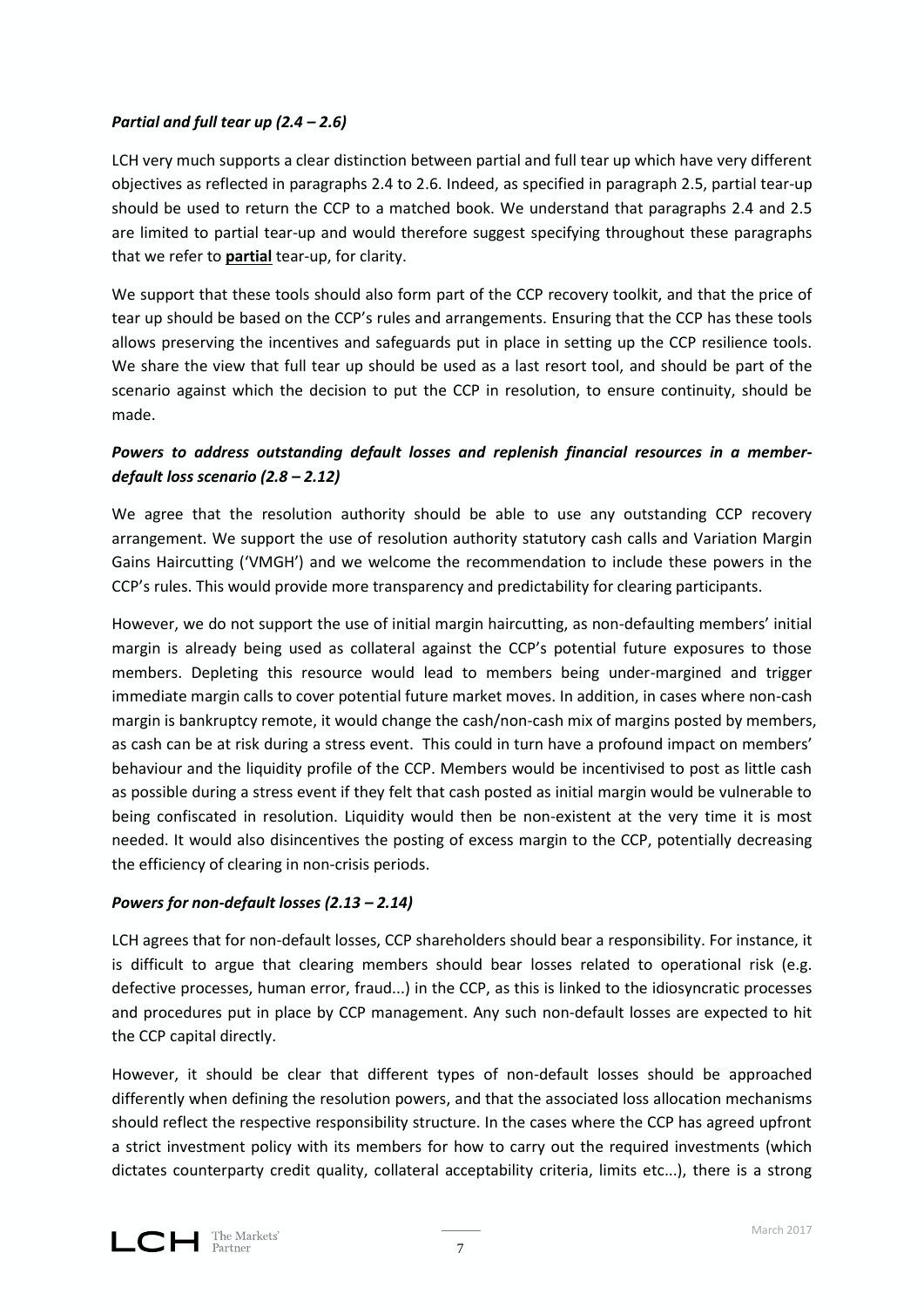argument that, if the CCP experiences an investment loss under these criteria, these losses could be allocated back to the membership. A similar argument holds for liquidity related losses, in the cases where the CCP has agreed upfront a detailed liquidity framework with its members.

Furthermore, it should be made clear in paragraph 2.13 that the exercise of writing down power, including in the case of non-default losses, should only be contemplated when losses exceed those that can be absorbed under CCP's rules and arrangements.

# *Equity in return for contributions to the CCP resolution (2.15)*

LCH strongly disagrees with the principle of compensating clearing members with the CCP's equity for the following reasons:

- It reduces the likelihood of successful recovery: clearing members take part in the default management process and the loss and position allocation tools. To compensate a clearing member with instruments of ownership of a CCP once in resolution would create disincentives for the clearing members to participate fully in the recovery actions of the CCP, and therefore, undermine the possible success of the recovery. In other words, there could in some circumstances be a significant conflict here, which might prevent the proper execution of the full CCP recovery plan.
- It reduces the possibility to sell the CCP in resolution: providing instruments of ownership to a clearing member would make the commercial sale of the CCP more difficult, as there could be a large number of additional owners for a purchaser to interact with.
- It threatens the independence of the CCP post-resolution: providing permanent instruments of ownership with decision-making powers to clearing members involved in the CCP's resolution would mean giving them significantly increased control over their own risk mutualisation vehicle, thus, undermining successful policy efforts in securing the appropriate level of independence for CCPs' risk management. It could also result in a CCP ownership passing to financial institutions in other legal jurisdictions post resolution.
- Sovereignty issues: this might create issues of sovereignty as clearing members might not be established in the jurisdiction of the CCP and its parent company.

If a mechanism for compensation is really deemed necessary, then such mechanism should preserve the right incentives pre-resolution, and support for continuity and the preservation of the CCP's independence post-resolution. For the reasons stated above, we consider that the conversion in equity does not allow it.

Concerning the awarding of claims on a parent of the CCP, if that was to be introduced, we would agree that it should be with the consent of the parent and only where appropriate. On this particular point it should be clear that the resolution authority should take into account the structure of ownership of the CCP, for instance the share of the parent entity in the CCP capital. It seems indeed very hazardous to attribute shares of a parent company unless it holds a strong majority, or even 100% of the CCP's shares. Furthermore, allowing the broader Group to be hit by the CCP resolution , even in the absence of operational relationship would create two major issues: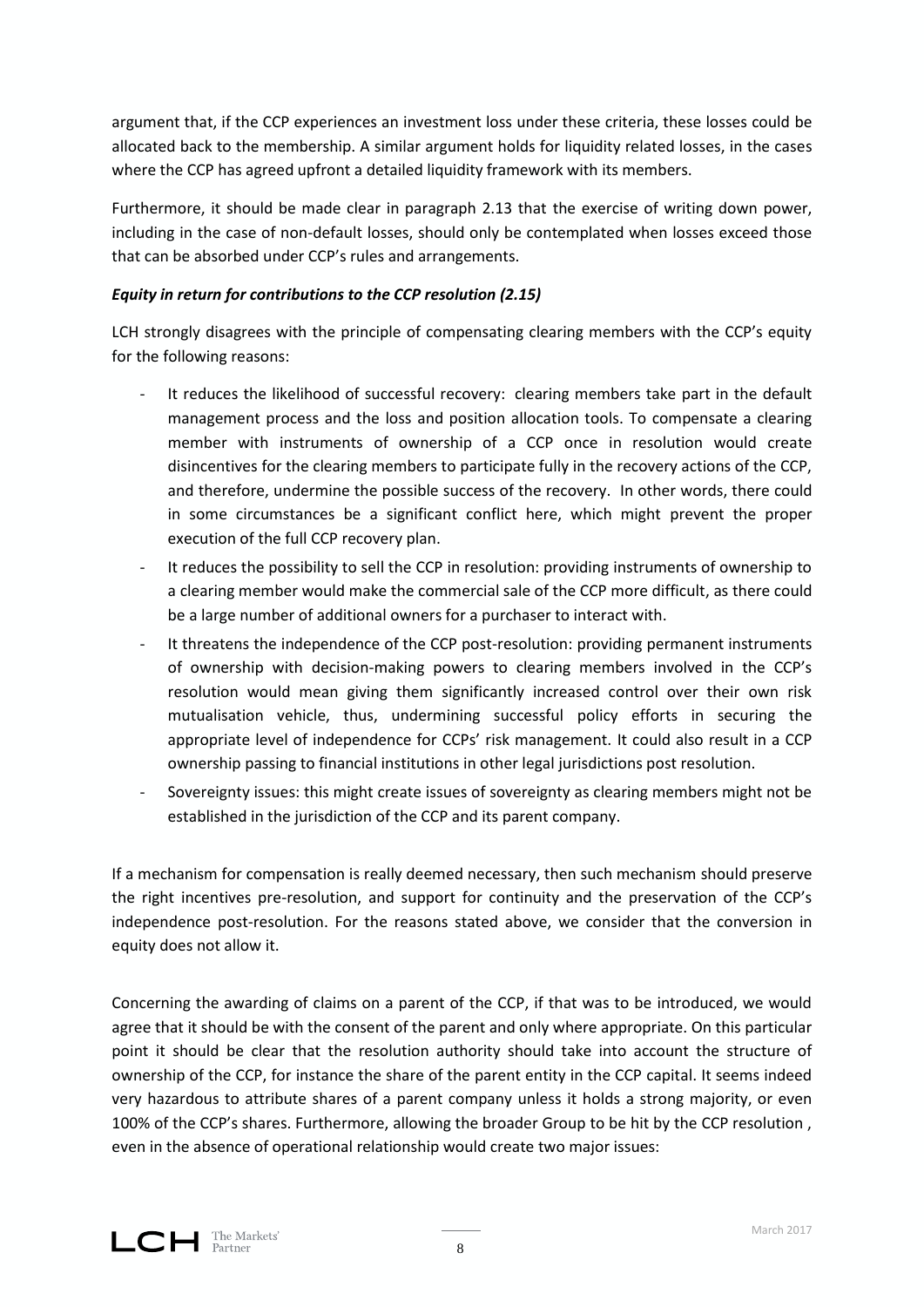- Short term effect on incentive structure: this would create an appetite for getting equity in a group that potentially operates a range of financial services, most of them not being damaged by resolution. This would clearly affect incentives to effectively participate in the recovery of the CCP as it could be very attractive to wait and be able to claim for equity in the broader group.
- Longer term effect on financial stability: this would affect the market structure and create financial stability concerns. Such mechanisms would concentrate the ownership of critical infrastructures in the hands of their users (which was more the case pre 2008 financial crisis) and would undermine international efforts to make CCPs appropriately independent from both their membership and their parent company.

Finally, it should be made clear that any resolution power, including the conversion in equity, should only be contemplated (i) when losses exceed those allocated under the CCP's rules and arrangements, in the case for clearing losses; (ii) when the CCP is in breach of its regulatory capital and existing shareholders are unwilling or unable to replenish such capital, in the case of non-default losses. Likewise, compensation should only be contemplated for the residual amount of losses incurred by the clearing members/clients as a result of resolution authority's action when compared to the full aggregated losses they would have incurred if the CCP had applied its entire recovery plan including full tear-up of contracts.

# **Section 3. Entry into resolution**

# *General comments*

The point at which the CCP is placed into resolution is very important. It should only be made after the default management tools and all recovery options have been ruled out, and the CCP is unable to meet its core obligations (for e.g. breaching capital requirements). In many ways, this definition would complement the CCP's criteria for placing a member in default, as the CCP would do so when the member is unable to meet its own obligations. At least we would support defining very clear triggers to allow for a transparent and predictable process.

# *Potential indicators relating to default losses (3.4)*

Concerning the specific trigger points proposed in the guidance:

For points (i) and (ii), we would suggest bringing more certainty as to the entry into resolution in order to allow predictability. This would also avoid pre-empting market driven successful recovery if the entry into resolution is too early, or the impossibility to execute any meaningful resolution action/access to meaningful financial resources if the entry into resolution is too late. In doing so, reference should be made to the resources available according to CCP's rules and arrangements, including recovery tools. This would allow a comparative measure for the exposure and therefore bring more certainty on the trigger for the entry into resolution. Furthermore, we would welcome more clarity on how the authorities will determine that "the recovery measures will not be sufficient to return the CCP to viability in a timely manner".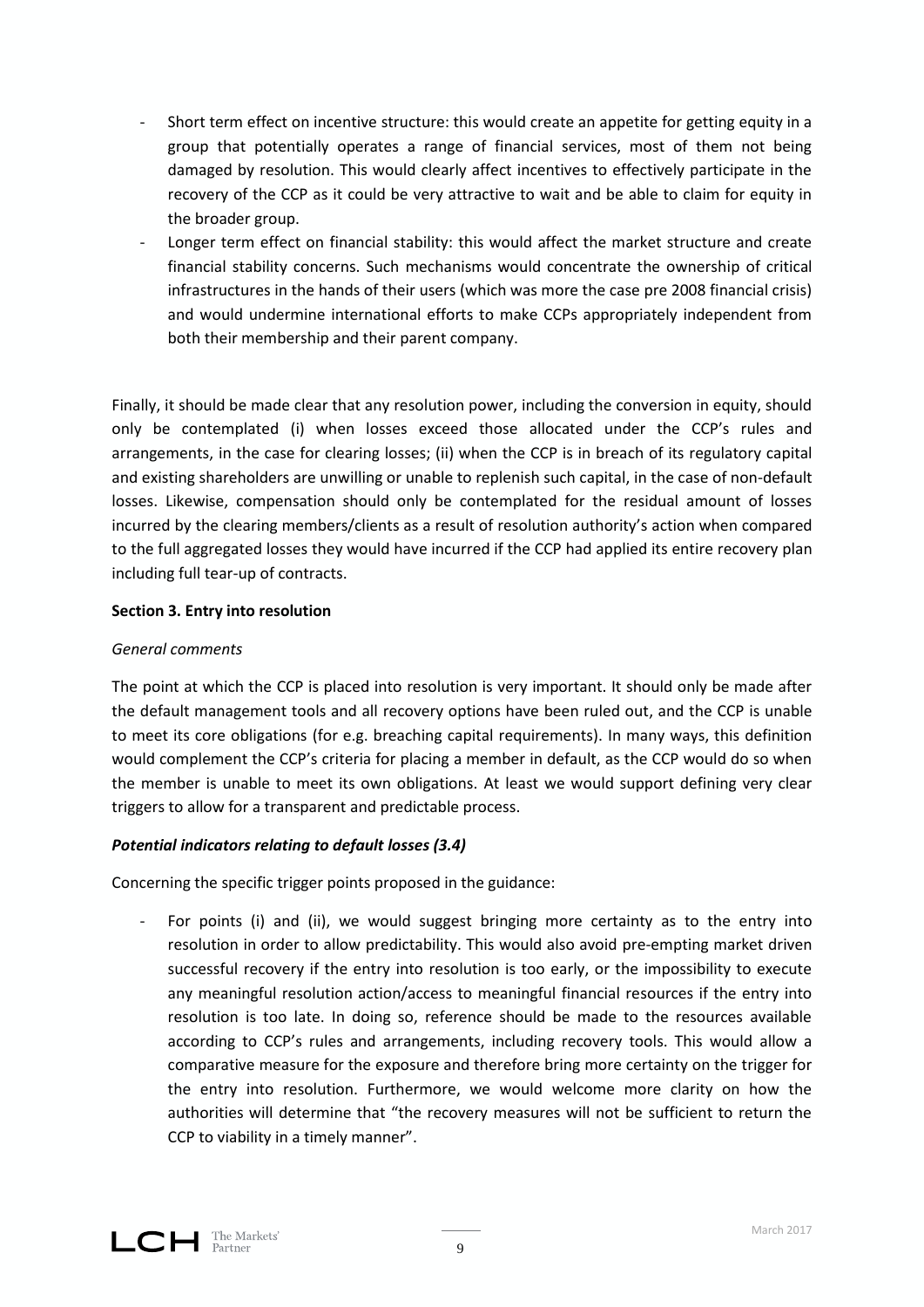- Concerning point (iv), this criterion based on CCP's participants confidence seems to bring uncertainty as the entry into resolution would be disconnected from CCP resilience and recovery tools. We consider that this proposed criterion is subjective, and allow for an arbitrary entry into resolution even before the CCP's resilience tools have been affected by a default or non-default loss. We, therefore, would suggest the removal of this proposed criterion.

## *Potential indicators relating to non-default losses (3.5)*

It seems unclear which scenario is considered under the second trigger and would suggest clarifying it to bring more legal certainty. At the very least we would recommend being more precise on this trigger by specifying that the unpredictable losses for the CCP's participants would likely exceed the resources committed in the CCP's rules and arrangements..

# *Cooperation between relevant authorities in the lead up to resolution (3.6-3.8)*

LCH supports the recommendations in this section.

# **Section 4. Allocating losses to equity holders in resolution**

# *Default losses (4.1)*

We agree, in principle, that the timing for equity write-down should be completely clear and transparent. However, we believe equity write-down should only occur once all recovery measures have been applied, or after equivalent resolution tools have been used.

## **Non-default losses (4.2)**

We support the recommendation in this section.

## *Alternative approaches (4.3)*

We believe that alternative approaches to allocate losses to existing equity holders and recapitalise the CCP– for example, writing down the equity and recapitalising the CCP by selling new equity in the CCP should only occur once all recovery measures have been applied, or after equivalent resolution tools have been used.

## **Section 5. No creditor worse off safeguard**

## *General comments*

While we consider that compensation may create contrary incentives, as it discentivises participation in recovery measures, we agree with the main principles defined in this section. It is important that the counterfactual assumes, at a minimum, the full application to the CCP's rules and arrangements including resolution tools comprised in these rules. This ensures legal certainty for the resolution authorities, as well as transparency for clearing members. Likewise, we support the need to make clear and transparent which resolution powers are included in the counterfactual. Clearing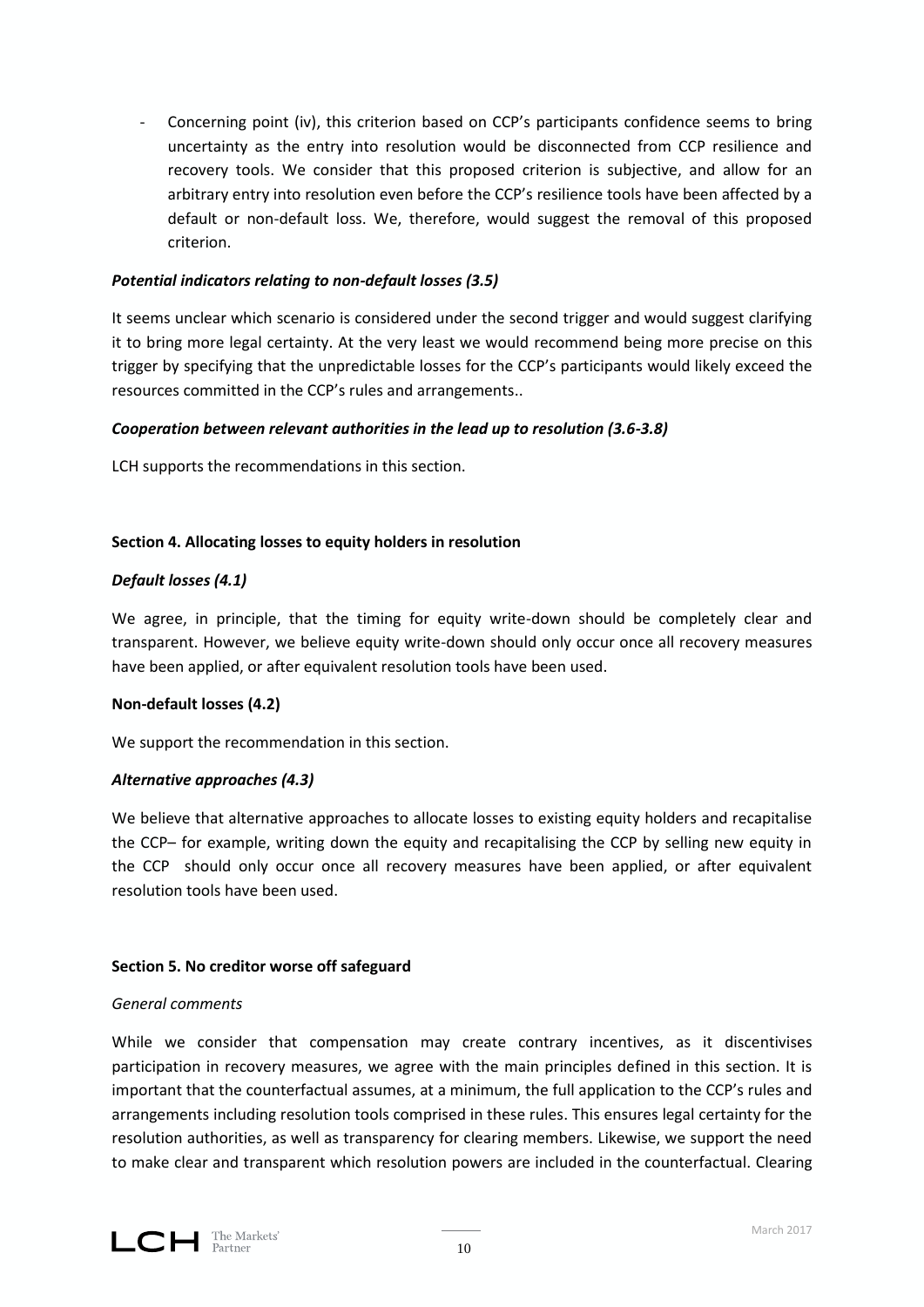members have contractually committed to certain losses through the CCP's rules and arrangements. They should not be able to claim any compensation when their losses are in line with their predefined liabilities. This is valid whether the tools included in the CCPs rules and arrangements are triggered by the CCP itself or by the resolution authority.

We support the view that, in some instances, there would be a case for some participants to be worse off in light of the impact on financial stability or of the value of continuity of critical services provision. Indeed there are cases where, if on face value clearing members would be worse off, they would still benefit from market efficiency that would overtake these short term losses. Their continuity is of great value to the CCP's participants (both individually and mutually), but also more broadly to the wider financial system, not only as a matter of overall systemic impact. Indeed if the CCP or the a particular service ceased to exist, participants would incur costs due to the loss of positions (including replacement costs if trades are replaced), the impact on their capital requirements, the loss of revenue from client clearing business and overall, the impact of the lack of access to the corresponding products going forward. In such case it would make sense to include this value of financial stability or continuity of critical services in the counterfactual.

As to the scope of the safeguard, we would agree that it needs to be broad and cover all creditors including shareholders and clearing members and all losses they incurred compared to the counterfactual.

# *No creditor worse off counterfactual for default losses (5.5)*

We support the recommendations. We welcome the limited recourse provisions that recognise the benefits of segregation.

## *No creditor worse off counterfactual for non-default losses (5.6)*

We support the recommendations. However, we consider that the counterfactual should clearly include the full application of CCP's rules and arrangements, as it is the case for default losses. Indeed, the CCP's rules and arrangements might include some loss sharing arrangements as for example in the case of losses due to investments determined by the clearing members (see comments on section 7).

## **Section 6. Financial resources**

## *General comments*

LCH supports the points made in this section. In particular, ensuring that public funding is only relied as a last resort ensures that the right incentives are in place.

## **Section 7. Resolution Planning**

## *General comments*

It is critical that any CCP resolution plan makes a clear distinction between defaults and non-default losses and different types of non-default losses. Indeed, resultant actions needed to address default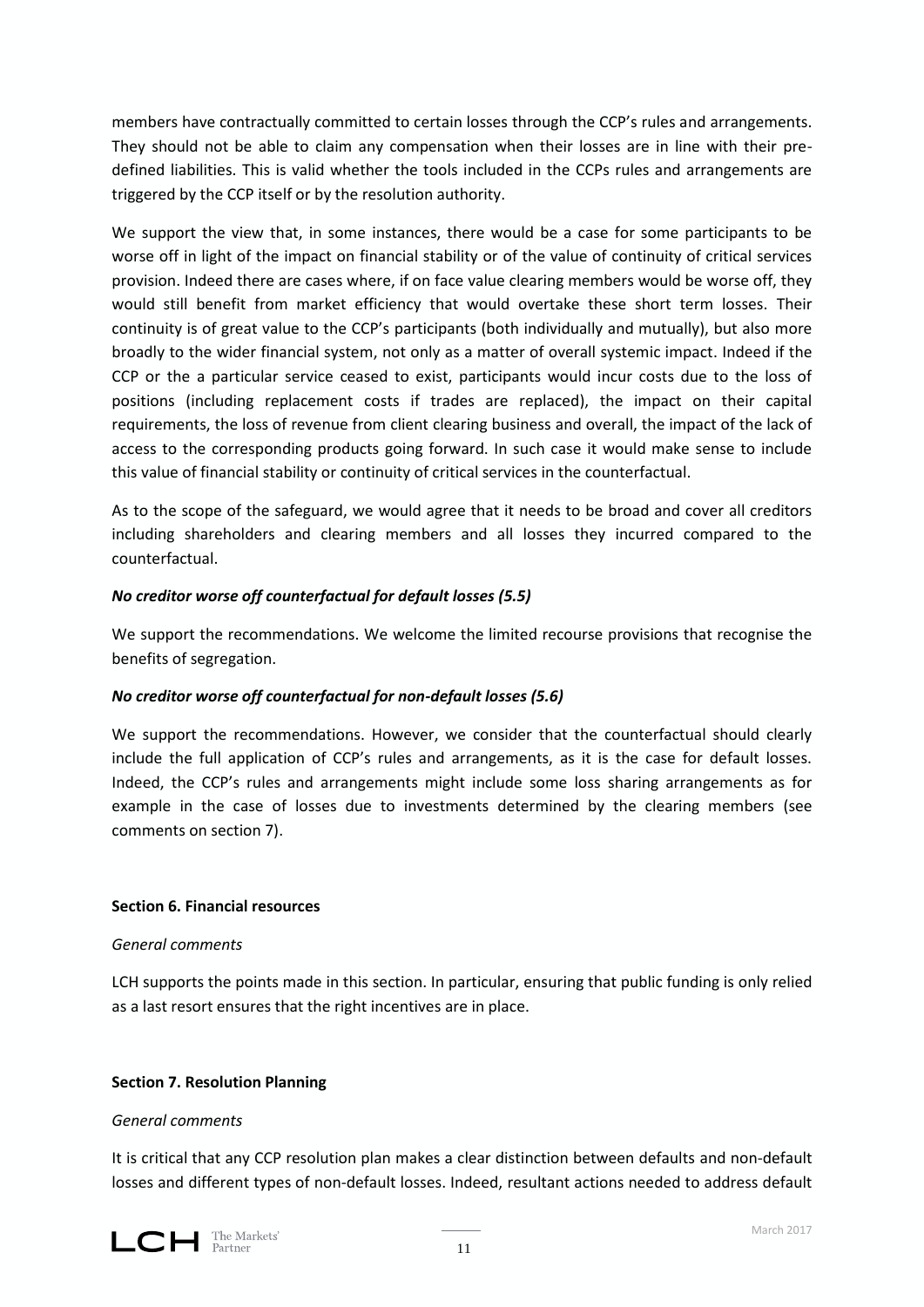losses and non-default losses are likely to be very different, with different powers and resources available. The issue of a CCP potentially failing can be more pressing in the case of non-default losses as these situations occur outside the CCP's powers associated with clearing member defaults, where margins, guarantee funds, cash calls, VMGH and (partial) contract tear ups are not available to the CCP. Default losses and non-default losses should be approached differently when defining the CCP resolution framework and that the associated loss allocation mechanisms should reflect the respective responsibility structure (i.e. there is an argument to allocate some of the investment losses to the CCP's membership when the clearing members have co-defined and signed off on the investment policy). For reference, LCH published in August 2016 a whitepaper on [CCP Recovery and](http://www.lch.com/documents/731485/762444/-and-resolution-a-framework-for-ccps.pdf/)  [Resolution,](http://www.lch.com/documents/731485/762444/-and-resolution-a-framework-for-ccps.pdf/) which goes through the various default and non-default scenarios, the current defences in place to mitigate these risks, and what would happen if they were not sufficient.

In addition, we would suggest that the actions proposed in point 7.3 are defined in such a way that they respond to all the trigger points defined in points 3.4 and 3.5. For example, the resolution plan should identify the set of tools and actions that would be applicable to restore compliance with the other regulatory requirements for authorisation mentioned in point 3.5(iii). This would ensure that the resolution plan contains the range of direct responses to the events triggering a resolution.

Indeed, LCH supports a flexible approach for resolution, within a pre-defined set of tools. This flexibility would leave the resolution authority free to decide which tools to use and in which order. This is essential as each case where a resolution intervenes will be different and hardly predictable. The resolution authority should be in a position to use the right leverage at the right moment depending on the actual situation. We therefore support a clear resolution plan, with an *ex-ante* definition of the resolution tools and potentially the type of events for which they would be applicable. However, we would advise not prescribing a specific order in which the resolution authority should use them. While the *ex-ante* definition of the tools is desirable to provide the market with the appropriate level of certainty and predictability, flexibility in the order and magnitude with which these tools would be applied, would be the main difference between the CCP applying its rulebook and the resolution authority taking a different decision in light of specific market conditions. In order to strike the right balance between efficiency and the understandable need for transparency and predictability from market participants, LCH would recommend setting out in the CCPs' Rulebooks as much details as possible on the resolution plans, including the potential losses that could arise from the use of the resolution tools.

Therefore, we would not support the recommendation under point  $7.5(v)$  to include in the resolution plan a rigid sequencing of resolution tool. In the event where such sequencing is defined, we believe that it should be indicative and that the resolution authority should not be bound by such sequencing. We would suggest making this clear both in the guidance and in the said resolution plan.

## **Section 8. Resolvability assessments and addressing impediments to resolvability**

## *General comments*

We support the need to conduct a comprehensive resolvability assessment. However, we would suggest clarifying in point 8.1 that the measures required should be proportionate, as further developed in the last paragraph of point 8.1. Indeed, it would not be desirable to split the CCPs in